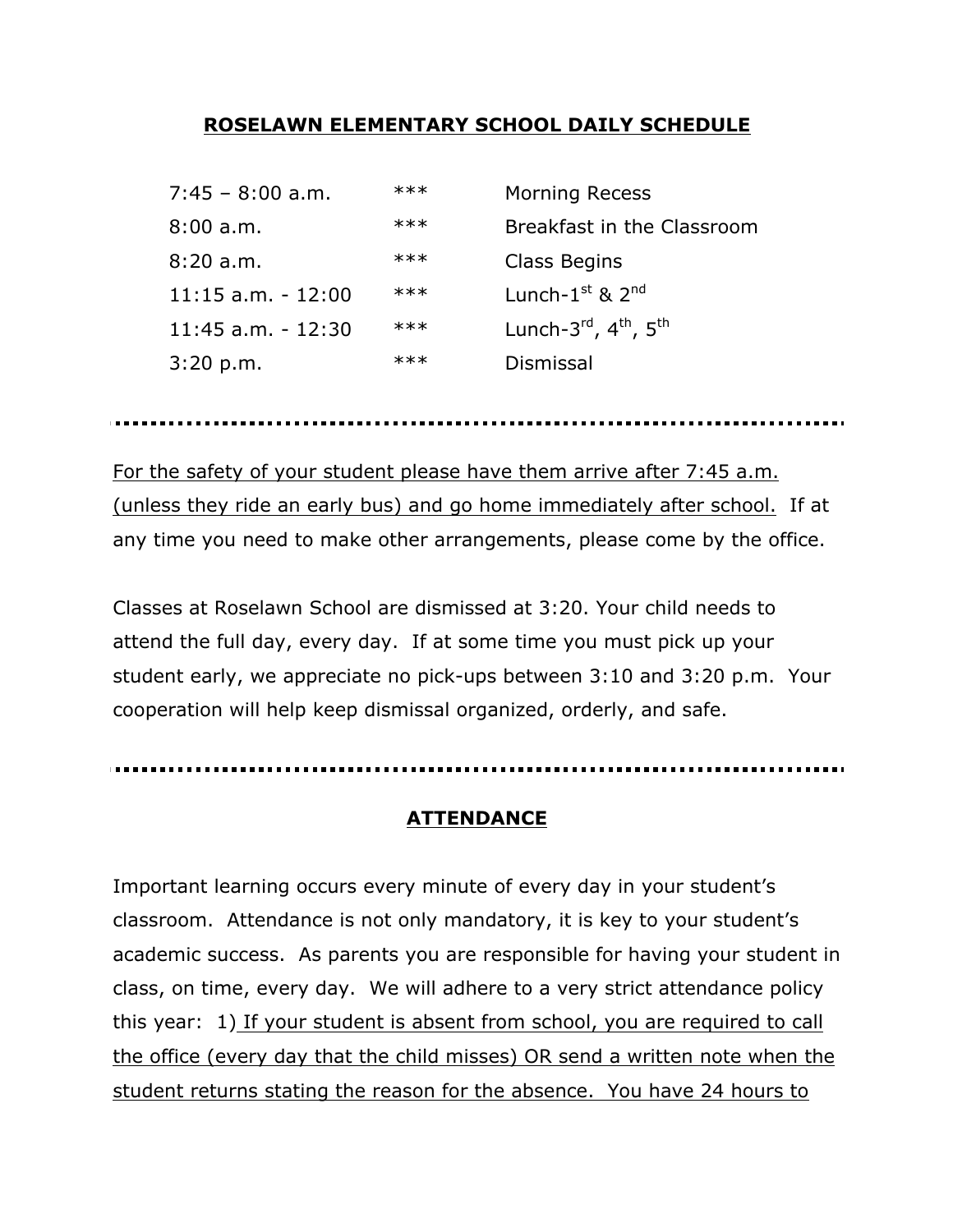report an absence. 2) The principal and the school social worker will make home visits to check on students who are habitually absent. 3) Parents will be notified, by mail, when a student has had 5 absences. 4) Absences that exceed 10 days will be referred to the truant officer and juvenile probation officer. 5) Parents will be required to attend a meeting with the Principal and Teacher to set up an attendance contract. 6) Failure to comply with an attendance contract will be reported to the proper authorities. We would also like to ask that all routine doctor and dentist appointments be scheduled after school or as close to the end of the school day if possible.

Tardies are recorded in the office. If your student arrives late they must check in at the office before going to class. If your child arrives after 9:00a.m., they will need to bring a sack lunch with them. Repeated tardies will result in home visits by the school principal and social worker.

**Parents are the child's role models concerning the importance of education and responsibility, including the importance of attendance and showing up on time. Roselawn School appreciates and applauds every parent who models these valuable qualities for the benefit of their child.**

#### **BREAKFAST AND LUNCH**

Breakfast - No charge for Breakfast in the Classroom Lunch - \$2.50 (\$.40 reduced) Adults - \$3.50 Milk - \$.40 It is recommended, especially for younger students, that lunch money be

sent in a sealed envelope.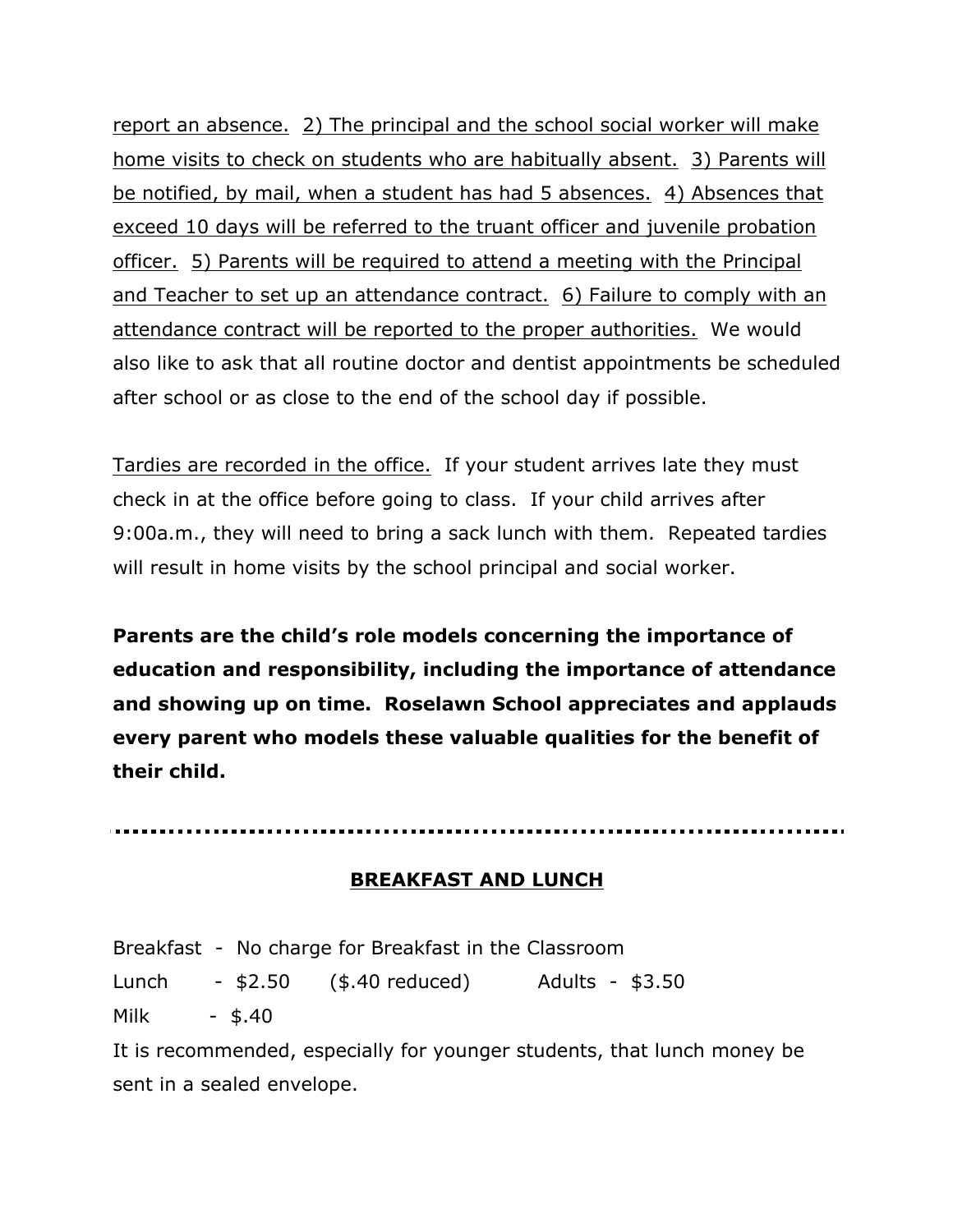# **REPORT CARDS**

Report cards are sent home at the end of each quarter. In addition, progress reports will be sent home midway through each of the first three quarters. Please check with the teacher at any time you have questions regarding your child's progress.

# **PARENTS AS PARTNERS IN EDUCATIONAL SUCCESS**

Parents play a key role in a child's educational success. Here are some things you can provide to help your child have a successful year:

- 1. Plenty of rest children need 10-12 hours of sleep.
- 2. A wholesome breakfast provided in the classroom.
- 3. Good grooming baths and clean clothes make children feel good about themselves and give them confidence with others.
- 4. Encourageme reading time equally balanced with play, TV, and chores.
- 5. Encourage participation in group activities such as scouting, church youth programs, sports, etc.

# **HOMEWORK**

Homework is an important part of a successful educational experience. Students, parents, and teachers all share in the responsibilities of homework.

# Student Responsibilities

- 1. Listen carefully to the teacher's directions regarding homework and ask questions if something isn't clear.
- 2. Take the assignment and/or necessary materials home.
- 3. Take enough time to complete the assignment.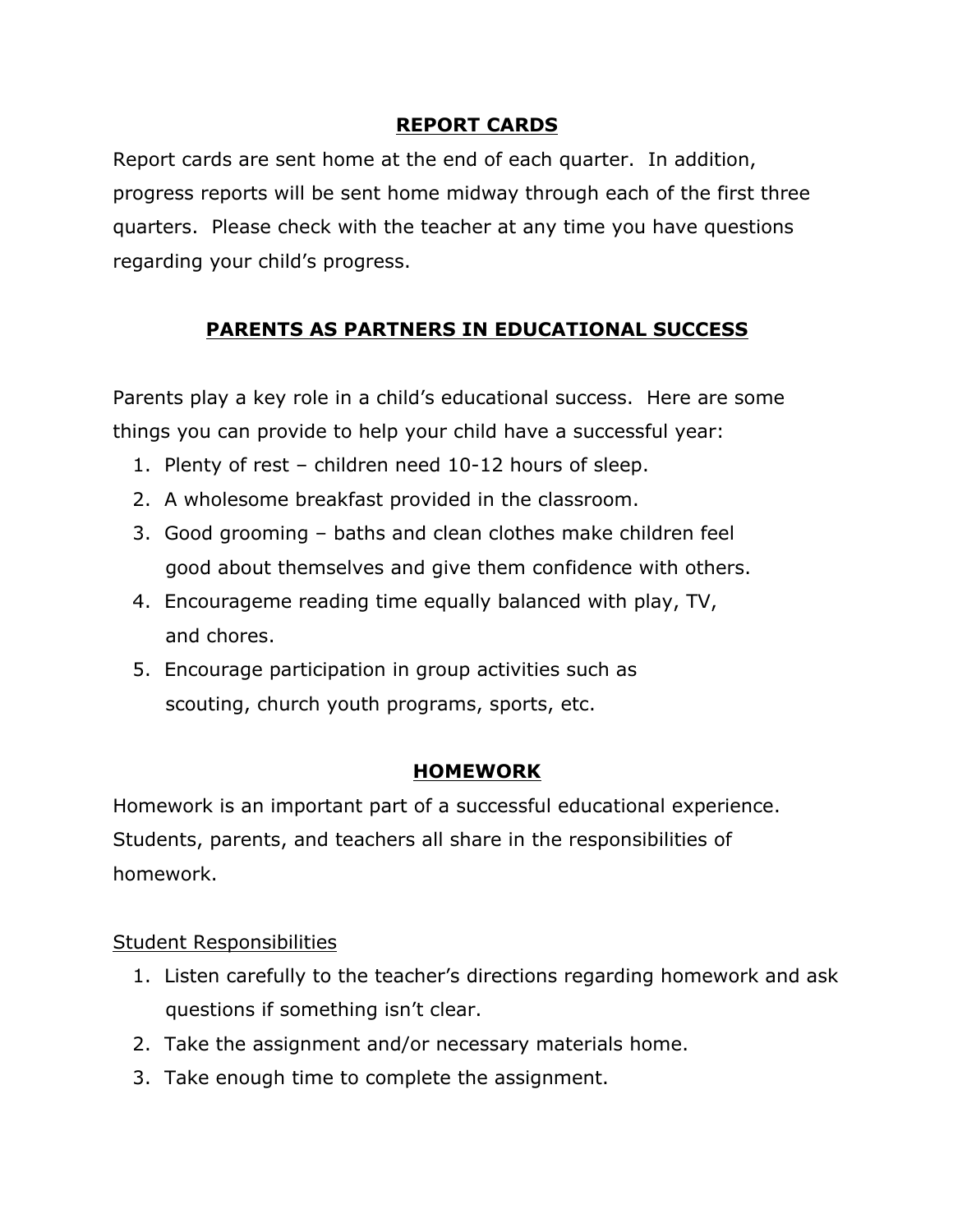- 4. Complete the homework carefully and neatly.
- 5. Return homework to the teacher as requested.

# Parent Responsibilities

- 1. Help your child schedule the after school hours in order to balance play/recreation and home/ study time.
- 2. Encourage the child to complete homework.
- 3. Give your undivided attention if your child needs assistance.
- 4. Praise your child for assignments well done.
- 5. Contact the teacher if there are questions about the assignment.
- 6. Sign homework if requested to do so.

# Teacher Responsibilities

- 1. Plan homework that is related to classroom activities and is appropriate for the student's maturity, level of learning, and attention span.
- 2. Assign homework that requires approximately fifteen minutes for primary students and thirty minutes for intermediate students.
- 3. Check that students understand what is required by the homework assignments.
- 4. Monitor completion and accuracy of homework assignments.
- 5. Inform parents when a student repeatedly fails to complete homework assignments.

. . . . . . . .

# **SAFETY AT SCHOOL**

WHEN YOU PICK UP YOUR CHILDREN FROM SCHOOL, PLEASE PICK THEM UP IN THE BUS SHOOT. WE WOULD LIKE TO KEEP TRAFFIC FLOWING STEADILY AND MAKE THIS TIME OF DAY AS QUICK AND SAFE AS POSSIBLE. Students are never to go with anyone that has not had prior parent approval. Never walk down alleys. Use crosswalks and stay on sidewalks. Report any suspicious or unusual events to the principal and your parents.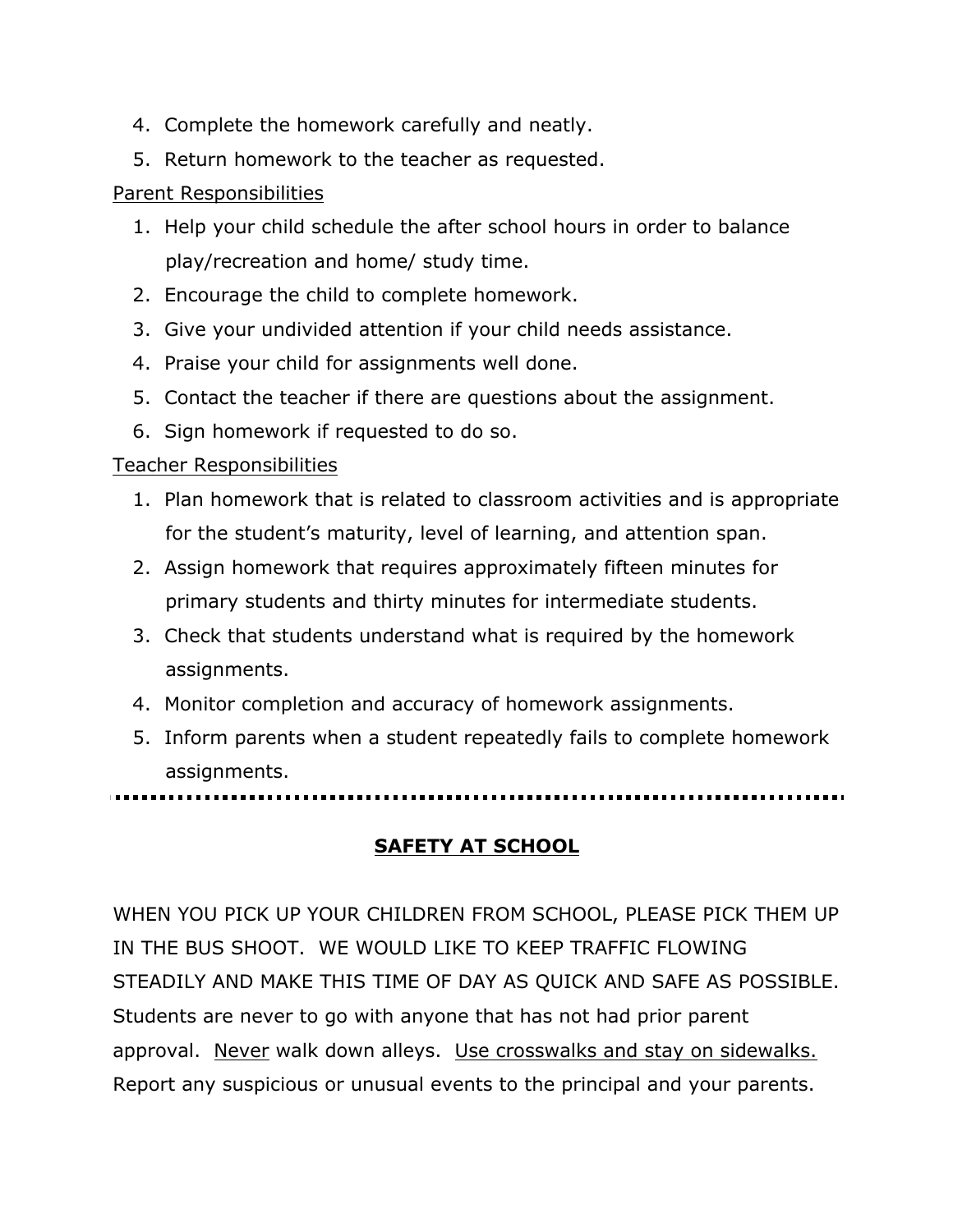We encourage all parents to instruct their children on the safest route to and from school. Our crossing guard is on duty every morning and afternoon on Roselawn Street. Please park across the street if you need to enter the building, and please make sure to use the crosswalk.

Students may not bring guns or knives (toy or other) to school at any time.

# **ROSELAWN'S SCHOOL RULES**

In the building and in all classrooms, we:

- 1. GOLDEN RULE: Treat others the way you would like to be treated.
- 2. Keep your hands, feet, objects, and all ugly words to yourself.
- 3. Listen and follow directions.
- 4. Work before play.
- 5. Respect all adults.

On the playground we:

- 1. Keep hands, feet, and ugly words to yourself.
- 2. Do not pick up/throw rocks.
- 3. Use the equipment correctly.
- 4. Boys and girls should not play together.

In the cafeteria we:

- 1. Eat our own food.
- 2. Remain seated.
- 3. Use quiet voices.
- 4. Save playing for the playground.
- 5. Respect other people.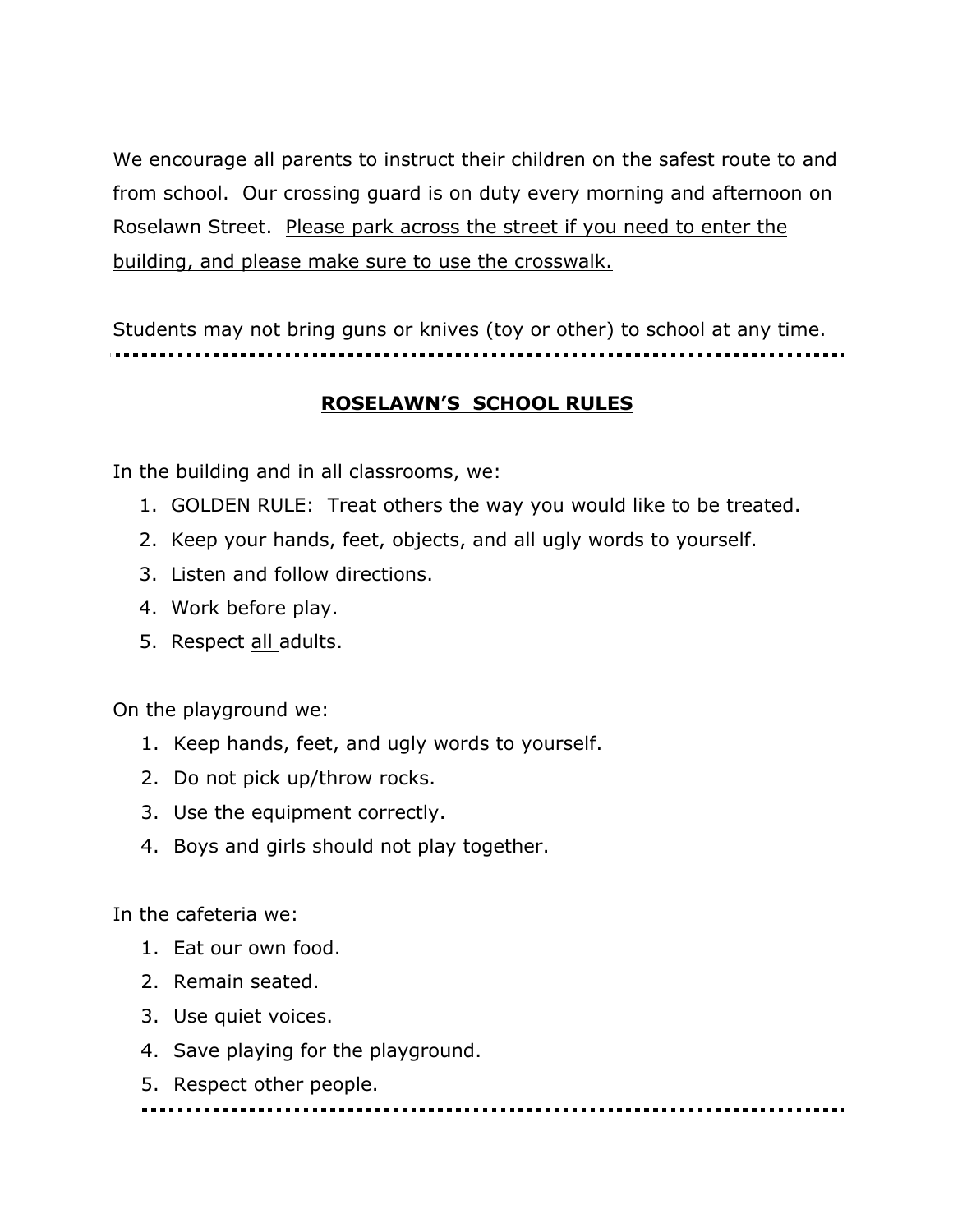#### **HEALTH AND MEDICINE**

Our school nurse is at Roselawn one day a week. She will be available for emergencies on the remaining days. If your child becomes ill, we will call you at the number you have given our office. Please keep that information up-to-date. If you do not have a telephone, please list a friend or relative to contact.

No medication should be carried on a student's person or kept in a classroom. A doctor's form (available in our office) must accompany medicine sent to school. All medications are kept in the nurse's office and are administered by the principal or the nurse.

# **SUPPLIES**

A list of supplies requested by your child's teacher is available from the secretary. Please check with your child and their teacher from time to time to see if these supplies need to be replenished.

# **DRESS CODE**

All students will adhere to the dress code for the Artesia Public Schools. A copy of the dress follows:

# **SECTION III, SCHOOL ORGANIZATION AND PERSONNEL**

**Artesia Public Schools**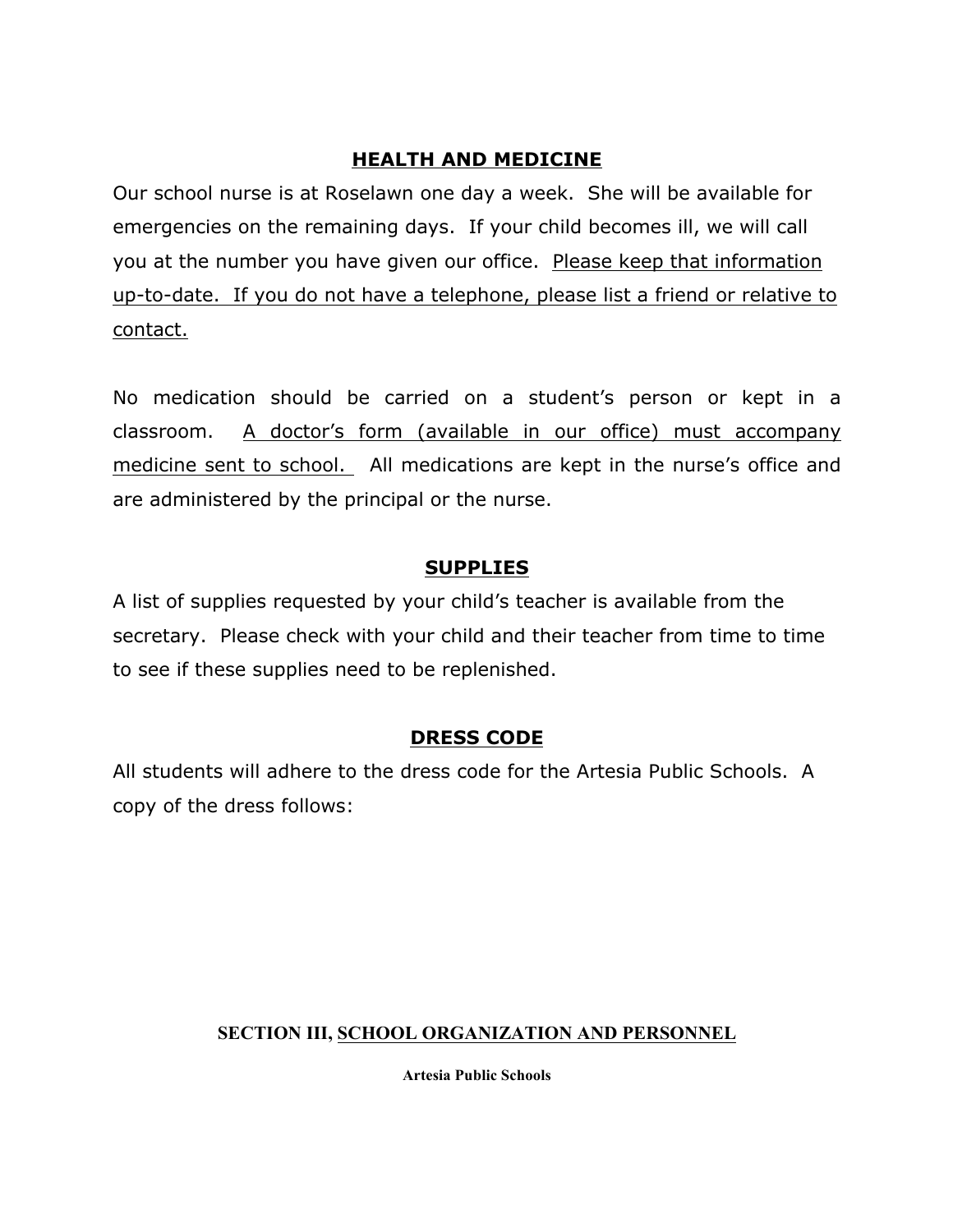#### **Artesia, NM**

#### PROPER DRESS FOR STUDENTS

The right to attend public school is not absolute. It is conditioned on each student's acceptance of the obligation to abide by the lawful rules of the school community until and unless the rules are changed through lawful processes. Student dress and personal appearance is an activity that is subject to regulation by law. The Artesia School Board has the duty and the responsibility to encourage and insist upon proper dress for the school community. The Artesia Schools feel that proper dress is necessary in order to ensure sound character development, quality learning, and the discipline that is necessary to accomplish these goals. For these reasons, students shall abide by the regulations for proper dress as outlined below.

The school has the right and the responsibility to intervene at any time that it feels the appearance of any individual does not conform to proper standards of dress. The dress code shall apply to all children who attend the Artesia Public Schools. All details of enforcement and judgment in disputes over dress codes are delegated to the Superintendent of Schools who may delegate this responsibility to building principals. Appeals will follow the line of command from principals to the superintendent to the Board of Education.

#### A. Student Dress Code

The citizens of the Artesia Public School District are dedicated to the concept of a comprehensive education for all students. The Artesia Board of Education, elected by the citizens and held legally responsible for this comprehensive educational program, must have certain rules and regulations that will maintain a climate conducive to the learning process. The Artesia Board of Education believes that student appearance and dress have a direct relationship to student learning; therefore, the Student Dress Code adopted includes the following concepts:

1) Safety of the students

- 2) Health of the students
- 3) Acceptable standards of decency

4) Dress and appearance that is not distracting to the student involved or to other students.

#### B. Girls

1) Hair must be neat, clean, and well groomed. The hair style must not be one that will create a hazard to the student's health or safety, and it must not be distractive to student learning.

2) Shoes must be worn at all times.

3) The Artesia Public Schools believe that our students should dress appropriately for school. The students should not wear clothing which would detract from the learning process. The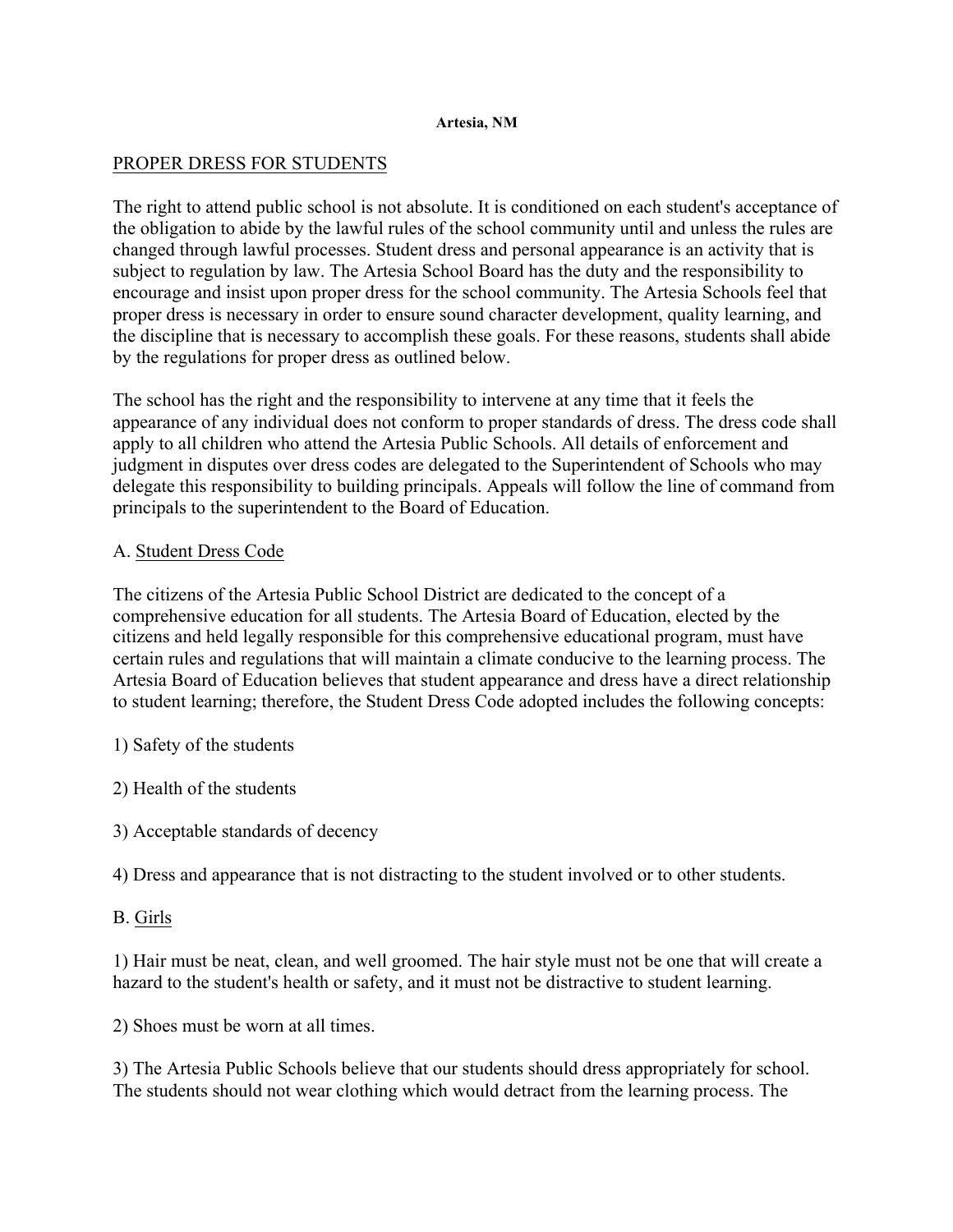hemline for dresses, skirts, and shorts must be of sufficient length to reach mid-thigh/fingertip length or longer. Blouses with buttons are to be buttoned at all times with the exception of the top button which may or may not be buttoned. Blouses or shirts are to be tucked in unless the shirt or blouse was designed to be worn outside. See-through clothing or off-the-shoulder blouses may not be worn. The School recommends that girls should wear dresses or skirts and blouses when possible. If the recommended clothing is not worn, the following must be adhered to:

a) Shorts must meet the hemline requirements for dresses and skirts. Cutoffs and biker shorts are not acceptable for school. Pants or pant coordinates may be worn to school.

b) Shirts are to be tucked into pants unless they are specifically tailored to be worn outside the pants. Tank tops may not be worn (shirts with straps only over the shoulders). Shirts must be of sufficient length to reach to top of the trousers, skirt or shorts.

c) Any wearing apparel deemed indecent or distractive to student learning will not be allowed. Clothing with inappropriate wording or pictures cannot be worn.

d) No student on or about school property or at any school activity shall wear, possess, use, distribute, display or sell any clothing, jewelry, emblem, badge, symbol, sign or other things which are evidence of membership or affiliation in any gang.

e) Spandex or Spandex-type material shall not be worn as outer clothing.

#### C. Boys

1) Hair must be neat, clean and well groomed. The hair style must not be one that will create a hazard to the student's health or safety, and it must not be distractive to student learning. Hair must not cover the eyes. Length of hair may be to the bottom of a standard dress shirt collar.

2) Boys must be clean shaven. Sideburns may not extend below the ear lobe.

3) Shoes must be worn at all times.

4) Boys are to wear shirts at all times. The shirts shall be buttoned with the exception of the top button. Shirts are to be tucked into trousers unless specifically tailored to be worn outside. Tank tops may not be worn (shirts with straps only over the shoulders). Shirts must be of sufficient length to reach the top of the trousers.

5) The Artesia Schools recommend that the most appropriate dress for schools is a shirt and pants. The school system believes that students should dress appropriately for school. If the recommended clothing is not worn, the following must be adhered to:

a) Shorts may be worn if the length is at least to mid-thigh/fingertip length or below. Cutoffs and biker shorts are not acceptable for school.